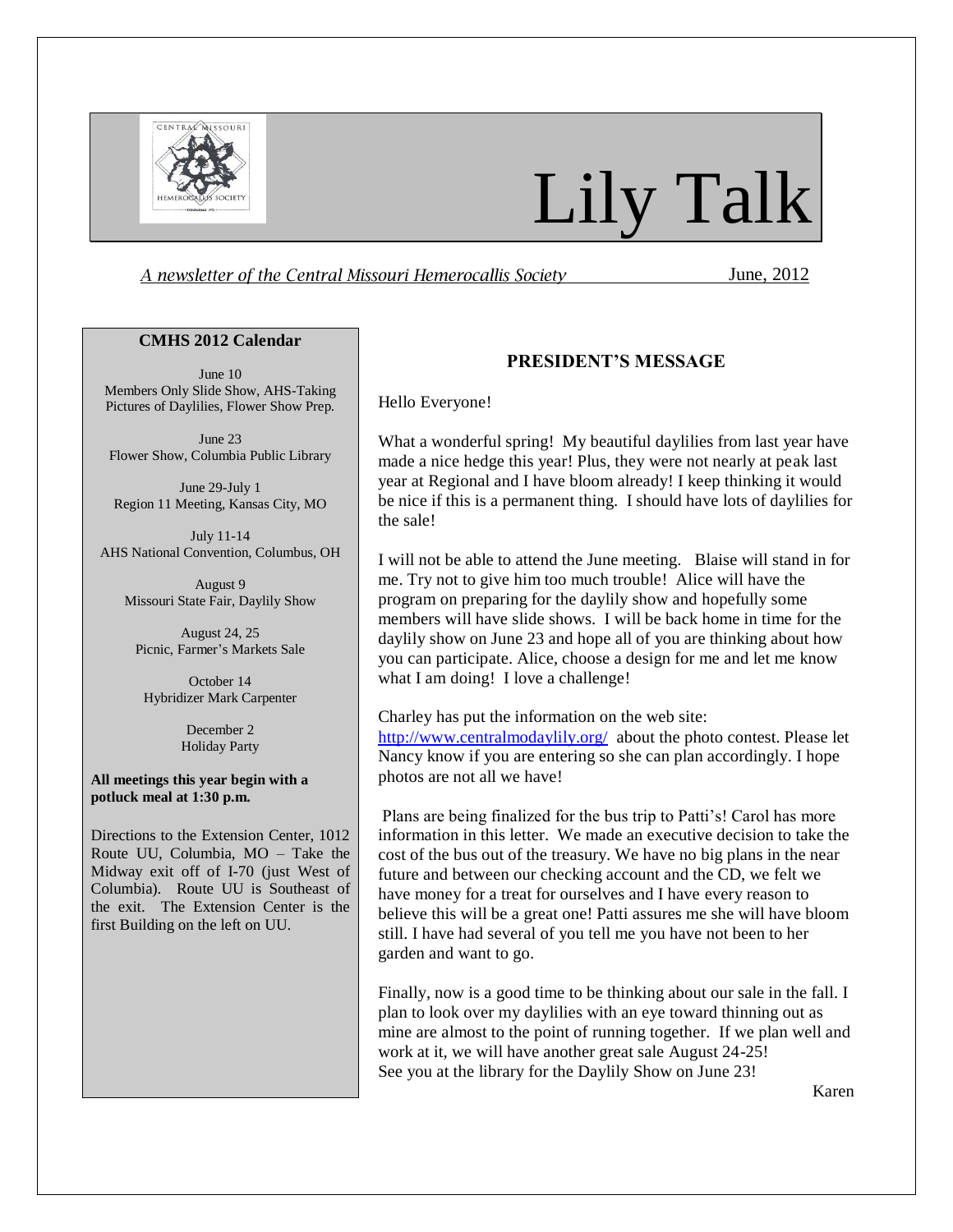#### **CMHS Flower Show, Saturday, June 23, 2012**

New this year - Judges will use the 2011 Daylily Exhibitions Handbook. The show is June 23 at the Columbia Public Library in the Friends Room. Entries will be received from 8 to 9:30 am. The show will be open to the public from 1-4 pm. The show title is "Year of the Dragon 2012". There are no new divisions in the horticulture classes. The local section for cultivars of Mavis Smith has been deleted, as it had a 10 year limit. The regional popularity poll section includes 1. Kansas Kitten, 2. Bela Lugosi, 2. Primal Scream (tie) 3. Cherokee Pass, 4. Rocket Blast, and 5. Heavenly Angel Ice. These may only be entered in Section 9, Horticulture on Scape.

The design section titles for Division IV, Section 1, all fresh plant material section are: Class A. Dragon of the East Class B. Lotus Pond Class C. Moon Gate. This section is eligible for the AHS Tricolor rosette. Section 2, Designer's Choice of plant material is to be an illuminated design (no electricity available) Class D. Lantern Festival. Remember that daylilies must be the dominant flower in the design. There will be a short demonstration of an illuminated design , show grooming, and design principles at the meeting. Schedules containing all necessary information will also be available. Please register your design by June 16 with Debbie Nix 573-682-5806 or Charlene Larkin at 573-875-5899. On another note, we are again planning to have open gardens the day after the show. Please consider having your garden on tour -call Alice Havard 573-445-4624 to get on the map.

Thanks, Alice

## CMHS SUMMER BUS TRIP JUNE 27, 2012

- Enjoy a drive through the Missouri countryside to Linn, MO
- See the beautiful daylilies at Patti Waterman's garden [www.watermandaylilies.com](http://www.watermandaylilies.com/)
- Lunch at a local restaurant
- Visit Hesemann's Landscaping in Owensville [www.hesemannlandscape.com](http://www.hesemannlandscape.com/)
- Have dessert at Central Dairy in Jefferson City
- CMHS members ride for free quests \$30 each
- Bring money for food and any purchases from Hesemann's

**MEET PROMPTLY AT 8:45 a.m.** at the West End of the Holiday Inn Executive Center Parking lot

### Only 29 seats!

Call or e-mail Carol Schultz immediately to make your reservation E-mail: [carolmschultz@aol.com](mailto:carolmschultz@aol.com) Cell phone: 573-220-1504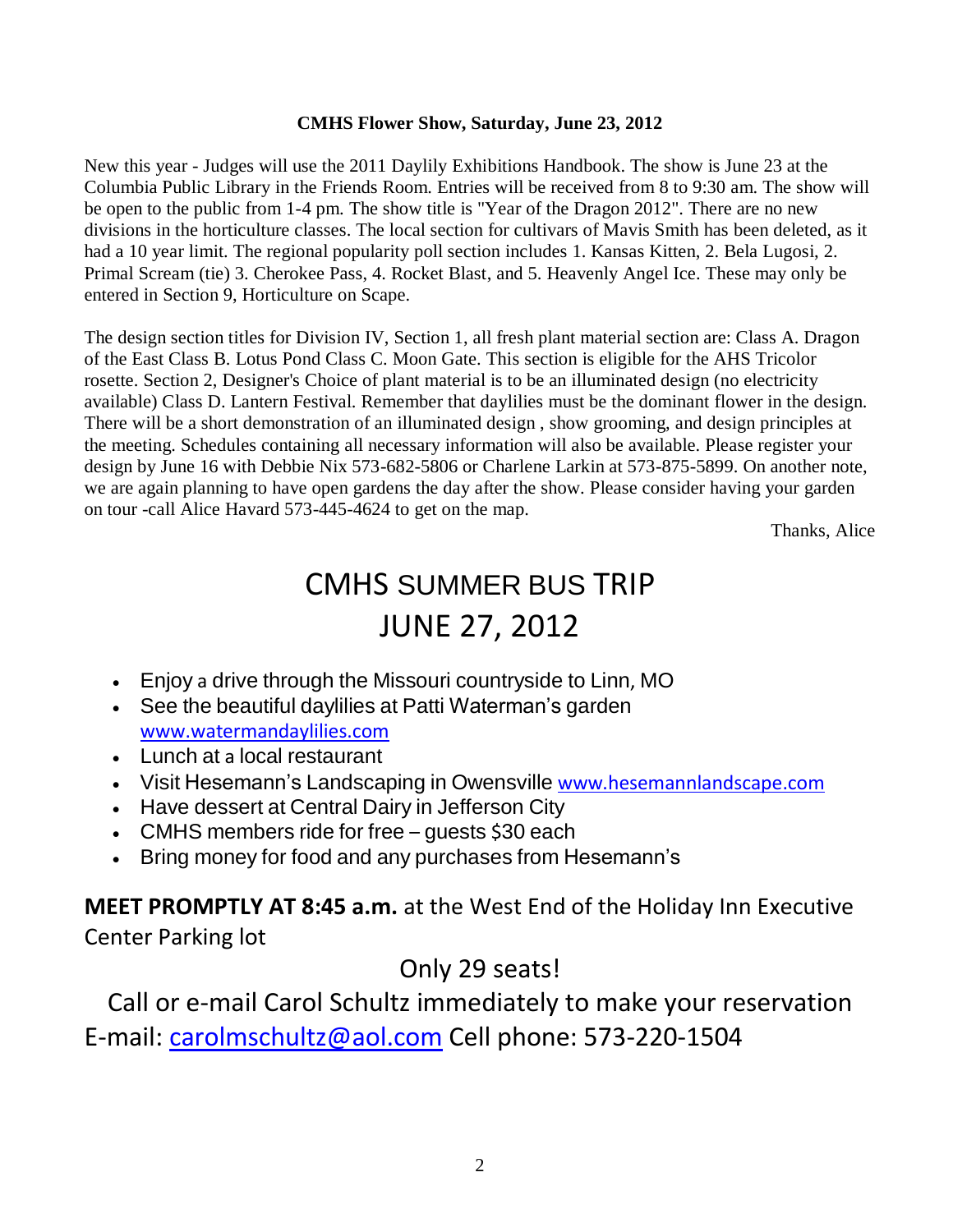#### **ANNOUNCEMENT**

#### **Photo Display/Contest at CMHS flower show June 23, 2012**

Purpose: to further public interest in the beauty of daylilies and to showcase the photographic talent of our members.

Subject: **The Wide World of Daylilies** - daylilies must be prominent – macro to wide angle: blossom portraits, companion plant pairings, landscapes, nature and daylilies, people and daylilies. Let's show daylilies in life beyond the show table.

Photos: accepting color prints of 8 x 10" size, mounted on foam board without borders.

Photographer: Club members may enter. Name, address and phone on back of photo and a show entry tag for each photo are to be used (with name of cultivar(s) if available). No photographer identification on the photo itself.

Limit: 3 entries per member (This may be limited if participation exceeds space available.) Please pre-register by emailing Nancy Rold at: [dlily01@aol.com](mailto:dlily01@aol.com) with your name and the number of entries you expect to submit.

Entries will be accepted Sat. morning from 8 to 9:30 am.

Photos must remain on display for duration of the show. Pick up will be at the close of the show at 4 pm.

Judging: The visiting public will cast viewer choice votes, which will be tabulated at 3:00 on the day of the show, then announced.

CMHS reserves the right not to display submissions that are found to be unsuitable.

Although care will be taken, CMHS cannot be responsible for loss or damage. Images taken of the photos show may be used in educational or promotional materials of CMHS.

#### Remember:

Pre-register by emailing Nancy Rold at: [dlily01@aol.com](mailto:dlily01@aol.com) with your name and the number of entries you expect to submit.

#### **Central Missouri Hemerocallis Society Business Meeting Minutes April 15, 2012**

The meeting was called to order by President, Karen Blackmore.

#### **Minutes**

Previous minutes were approved as published in the last newsletter.